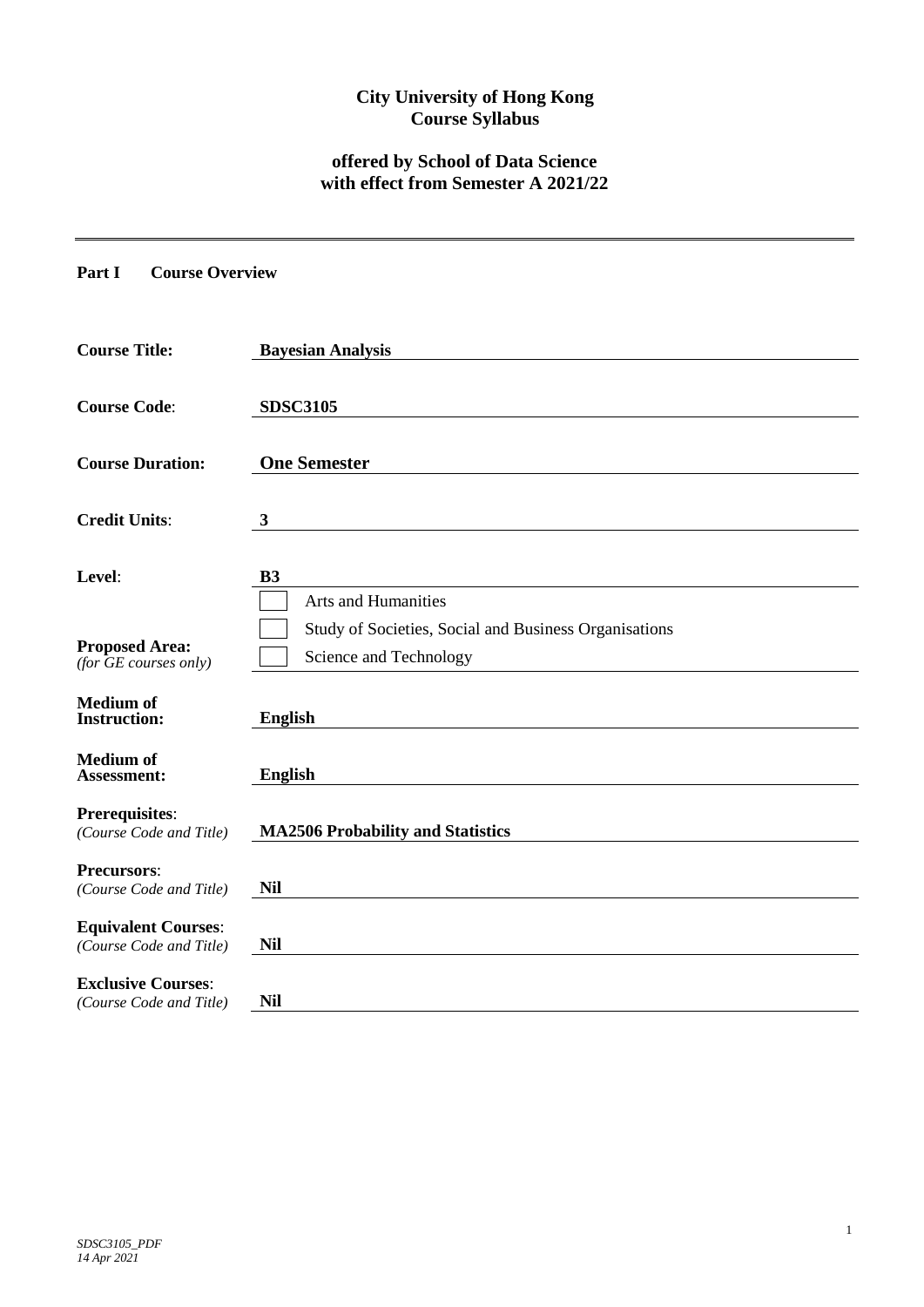## **Part II Course Details**

### **1. Abstract**

*(A 150-word description about the course)*

This course aims at offering students rigorous knowledge of Bayesian statistical theory and methods, developing students' abilities of interpreting and communicating results, as well as training students to apply software packages such as R or Matlab to fit Bayesian models and conduct Bayesian analyses.

#### **2. Course Intended Learning Outcomes (CILOs)**

*(CILOs state what the student is expected to be able to do at the end of the course according to a given standard of performance.)*

| No. | $CLOS^*$                                                                                                                                                                    | Weighting*<br>(if<br>applicable) | Discovery-enriched<br>curriculum related<br>learning outcomes<br>(please tick where<br>appropriate) |    |    |
|-----|-----------------------------------------------------------------------------------------------------------------------------------------------------------------------------|----------------------------------|-----------------------------------------------------------------------------------------------------|----|----|
|     |                                                                                                                                                                             |                                  | A1                                                                                                  | A2 | A3 |
| 1.  | <b>Understand</b> basic concepts and theory of Bayesian<br>statistics                                                                                                       | 30%                              | V                                                                                                   |    |    |
| 2.  | Apply Bayes theorem to derive the posterior distribution of<br>statistical model parameters, and various approximation<br>methods to approximate the posterior distribution | 30%                              | $\mathcal{N}$                                                                                       | N  |    |
| 3.  | Apply numerical methods (e.g. numerical integration,<br>Monte Carlo simulation) to perform Bayesian inference<br>with the help of software packages                         | 25%                              | N                                                                                                   | N  |    |
| 4.  | <b>Implement</b> Bayesian methods to analyse data                                                                                                                           | 15%                              | ٦                                                                                                   |    |    |
|     |                                                                                                                                                                             |                                  |                                                                                                     |    |    |

*\** If weighting is assigned to CILOs, they should add up to 100%.

*# Please specify the alignment of CILOs to the Gateway Education Programme Intended Learning outcomes (PILOs) in Section A of Annex.* 

*A1: Attitude* 

*Develop an attitude of discovery/innovation/creativity, as demonstrated by students possessing a strong sense of curiosity, asking questions actively, challenging assumptions or engaging in inquiry together with teachers.*

*A2: Ability*

*Develop the ability/skill needed to discover/innovate/create, as demonstrated by students possessing critical thinking skills to assess ideas, acquiring research skills, synthesizing knowledge across disciplines or applying academic knowledge to self-life problems.*

A3: *Accomplishments*

*Demonstrate accomplishment of discovery/innovation/creativity through producing /constructing creative works/new artefacts, effective solutions to real-life problems or new processes.*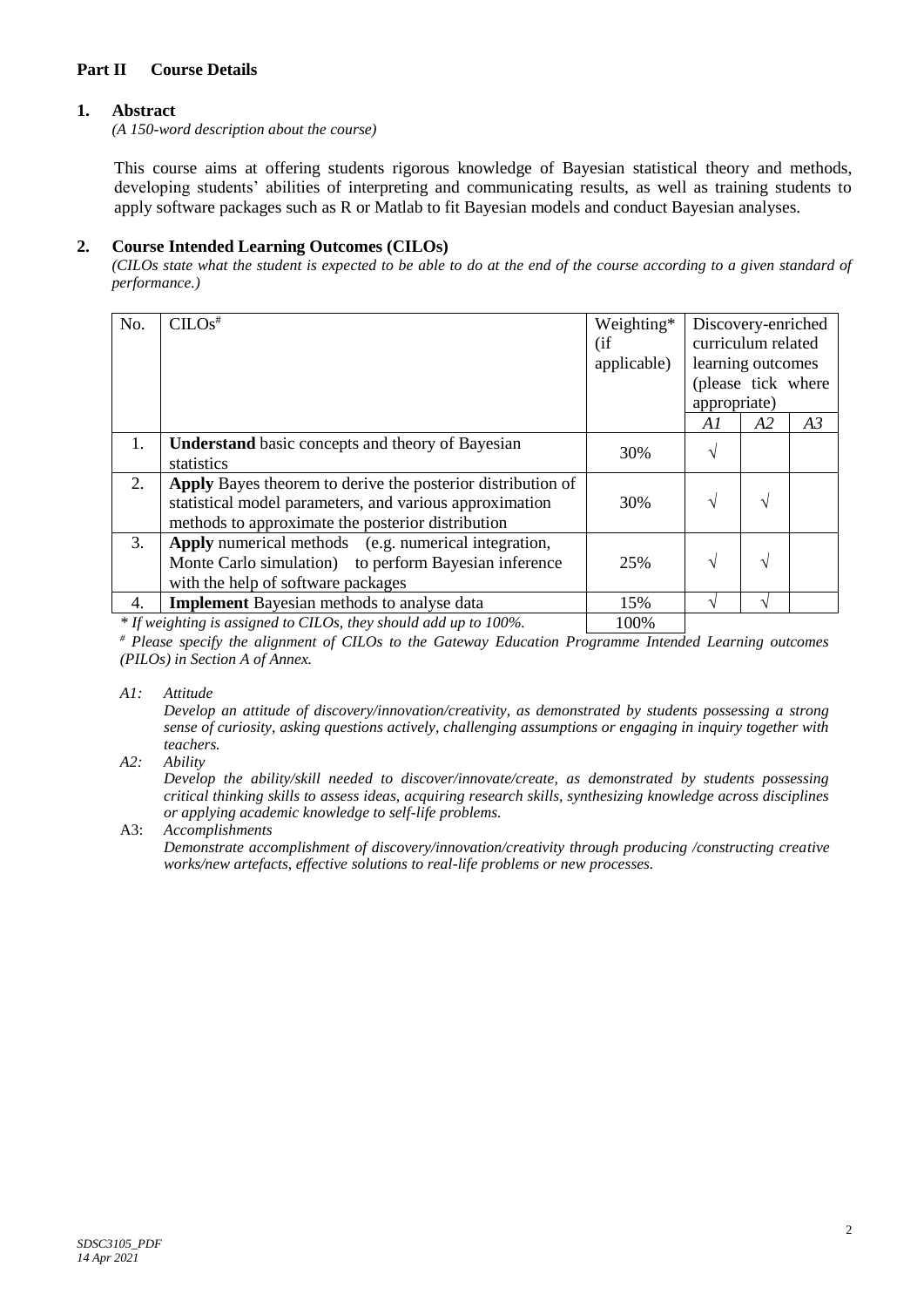# **3. Teaching and Learning Activities (TLAs)**

*(TLAs designed to facilitate students' achievement of the CILOs.)*

| <b>TLA</b> | <b>Brief Description</b>                           | CILO No. |  |  | Hours/week<br>(if applicable) |                   |
|------------|----------------------------------------------------|----------|--|--|-------------------------------|-------------------|
|            |                                                    |          |  |  |                               |                   |
| Lectures   | Lectures                                           |          |  |  |                               | 26 hours/semester |
| Tutorial   | Numerical exercises and software<br>usage training |          |  |  |                               | 13 hours/semester |

#### **4. Assessment Tasks/Activities (ATs)**

*(ATs are designed to assess how well the students achieve the CILOs.)*

| <b>Assessment Tasks/Activities</b>      | CILO No. |  |  |  | Weighting* | Remarks |
|-----------------------------------------|----------|--|--|--|------------|---------|
|                                         |          |  |  |  |            |         |
| Continuous Assessment: 60%              |          |  |  |  |            |         |
| Assignments                             |          |  |  |  | 30%        |         |
| Test                                    |          |  |  |  | 30%        |         |
| Examination: $40\%$ (duration: 2 hours) |          |  |  |  |            |         |
| Examination                             |          |  |  |  | 40%        |         |
| *The weightings should add up to 100%.  |          |  |  |  | 100%       |         |

For a student to pass the course, at least 30% of the maximum mark for the examination should be obtained.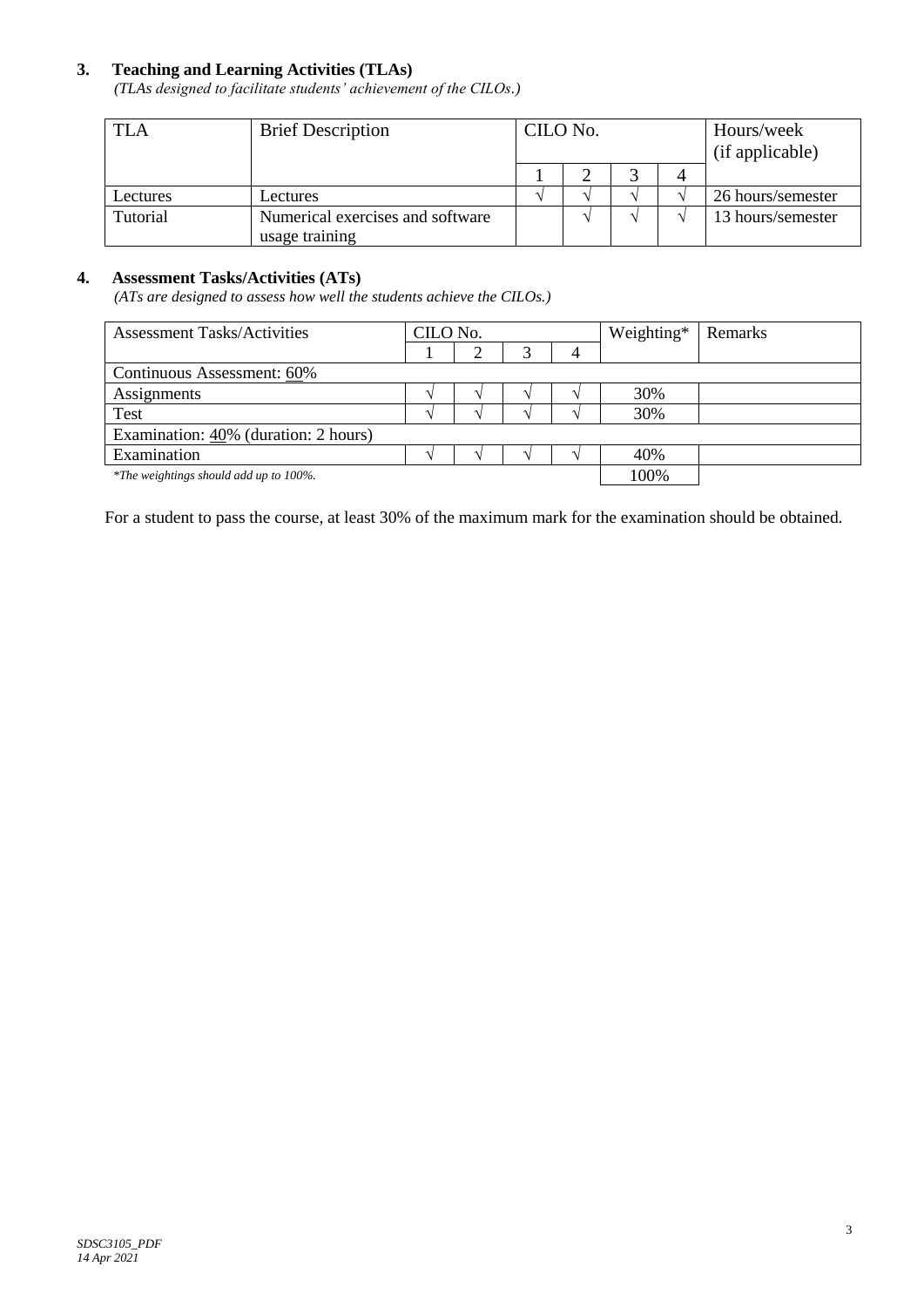# **5. Assessment Rubrics**

*(Grading of student achievements is based on student performance in assessment tasks/activities with the following rubrics.)*

| <b>Assessment Task</b> | Criterion                                                                                                                                                                                                                                                                                                                                                                                                         | Excellent     | Good          | Fair          | Marginal     | Failure                                    |
|------------------------|-------------------------------------------------------------------------------------------------------------------------------------------------------------------------------------------------------------------------------------------------------------------------------------------------------------------------------------------------------------------------------------------------------------------|---------------|---------------|---------------|--------------|--------------------------------------------|
|                        |                                                                                                                                                                                                                                                                                                                                                                                                                   | $(A+, A, A-)$ | $(B+, B, B-)$ | $(C+, C, C-)$ | (D)          | (F)                                        |
| 1. Coursework          | Assignments and/or participation                                                                                                                                                                                                                                                                                                                                                                                  | High          | Significant   | Moderate      | Basic        | Not even<br>reaching<br>marginal<br>levels |
| 2. Test                | Midterm test to assess students' understanding of Bayesian<br>statistics.                                                                                                                                                                                                                                                                                                                                         | High          | Significant   | Moderate      | <b>Basic</b> | Not even<br>reaching<br>marginal<br>levels |
| 3. Examination         | 2-hour examination to assess students' understanding of<br>Bayesian statistics. Examination questions are designed to<br>assess student's level of achievement of the intended<br>learning outcomes, with emphasis placed on understanding<br>and correct application, mostly through mathematical<br>exposition, clear explanation, and numerical calculation, of<br>the various aspects of Bayesian statistics. | High          | Significant   | Moderate      | <b>Basic</b> | Not even<br>reaching<br>marginal<br>levels |

Examination, test, and assignments, will be numerically-marked.